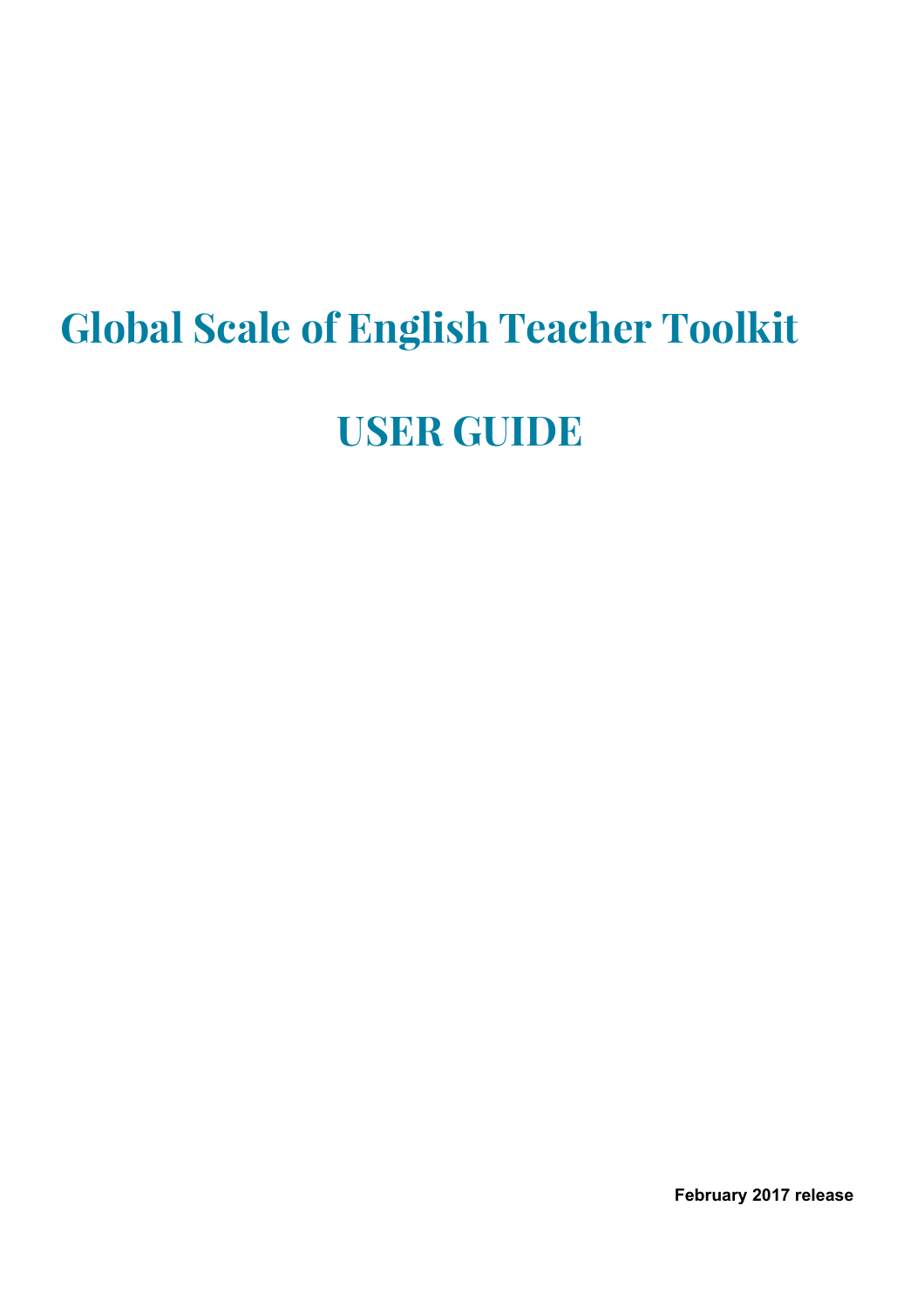## **CONTENTS**

| $\mathbf 2$ |
|-------------|
| $\mathbf 2$ |
| 3           |
| 4           |
| 5           |
|             |
|             |

## <span id="page-1-0"></span>**What is the GSE Teacher Toolkit?**

The GSE Teacher Toolkit gives you fast access to GSE Learning Objectives, grammar and vocabulary to help you plan lessons at the right level for your students. It contains:

- Over 1,800 GSE Learning Objectives: search by learner type, skill or CEFR/GSE level
- Over 450 GSE Grammar Objectives: search by grammatical category, structure or CEFR/GSE level
- Over 36,000 Vocabulary word meanings: search by topic, grammatical category or CEFR/GSE level
- Over 200 jobs linked to GSE Learning Objectives: search by job family or occupation

The GSE Teacher Toolkit can help you:

- Plan your curriculum
- Plan lessons
- Create assessments and learning materials that are at the right level
- Understand what your students should be learning at each CEFR/GSE level
- Align your existing materials to the GSE Learning Objectives
- Create admin reports
- Give feedback to students and parents

Want advice on how the Teacher Toolkit can help you audit your curriculum? Try our interactive guide:english.com/gse-teacher-toolkit-guide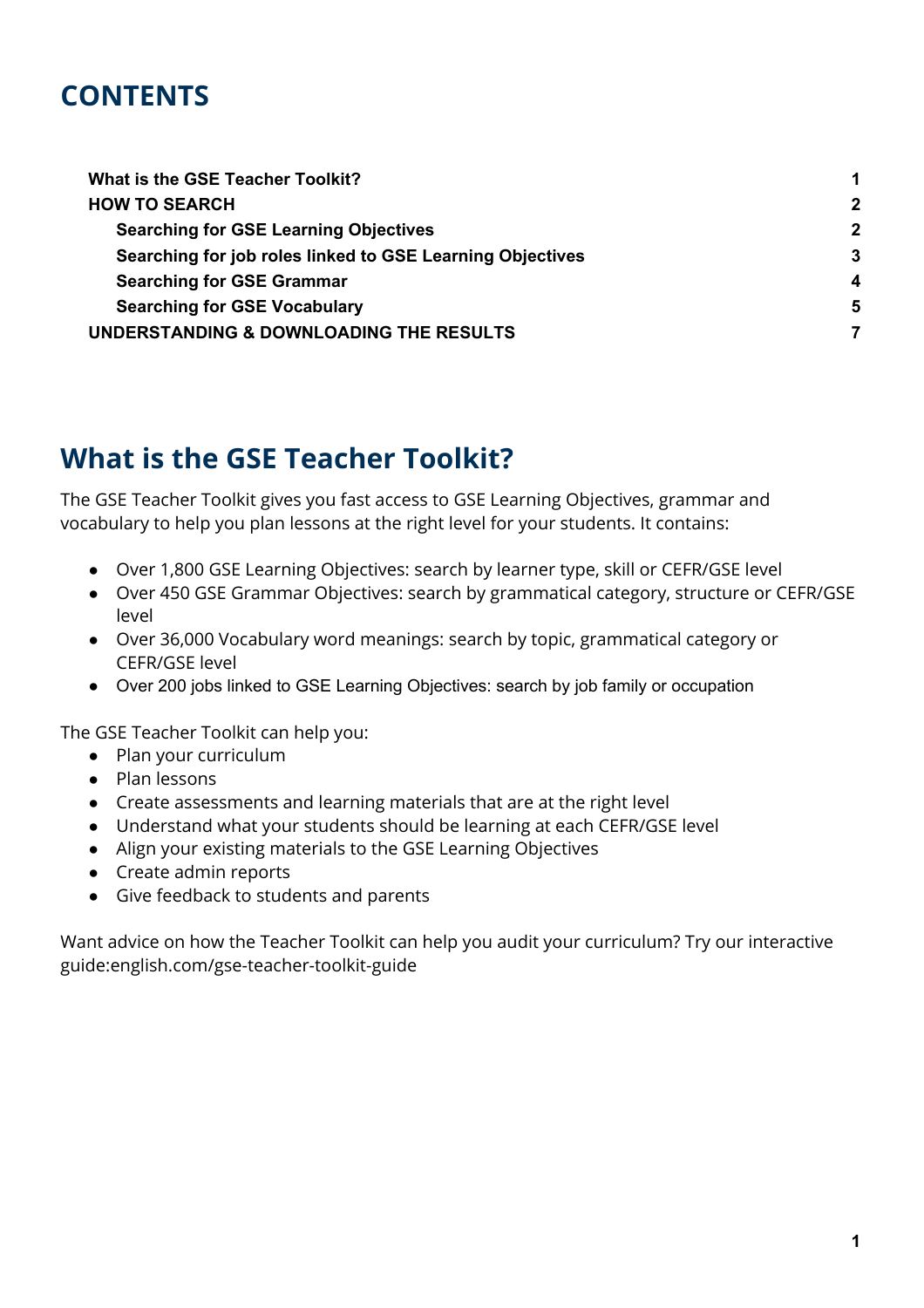# <span id="page-2-1"></span><span id="page-2-0"></span>**HOW TO SEARCH**

### **Searching for GSE Learning Objectives**

Use one or more of the search fields to find what you are looking for.

**Who (obligatory):** First select who you are teaching:

- Adult learners of general English
- Learners of Academic English
- Learners of Professional English
- Young Learners (age 6-14)

**Skill (optional):** Select the skill you are interested in

- Language Skills (all audiences)
	- Reading, Writing, *etc.*
- Communicative Categories (Adult learners only) ○ Comprehension, Strategies, *etc.*
- Business Skills (Profession learners only) ○ Meetings, Presentations, *etc.*

Leave these fields blank to search within all the skills.

**Level (optional):** Select the ability level of your class using the slider. The slider shows both the CEFR (at the top) and the Global Scale of English (at the bottom)

| Choose GSE / CEFR Level <sup>0</sup> |    |    |    |       |           |       |    |                |       |    |           |    |
|--------------------------------------|----|----|----|-------|-----------|-------|----|----------------|-------|----|-----------|----|
| $<$ A1                               | A1 |    |    | $A2+$ | <b>B1</b> | $B1+$ |    | B <sub>2</sub> | $B2+$ |    |           |    |
|                                      |    |    |    |       |           |       |    |                |       |    |           |    |
|                                      |    | ٦n | 36 |       | 51        |       | 59 | 6/             |       | 76 | <u>~~</u> | 90 |

Drag the arrows to select a specific range, or leave the default setting to search across all the levels.

**Open-search (optional):** You can also enter a specific search term into the text field. For example, if you want to see all the GSE Learning Objectives about emails, type **email** into the box.

Q email



Use Boolean search terms (AND, OR, "...", NOT) in the text field to create advanced searches, e.g. **email OR letter**.

**Show results** 

Click . You can change the search criteria at any point, but remember to click again to update the results.

Who are you teaching?  $\odot$ 

| Choose Learner       |  |
|----------------------|--|
| Academic Learner     |  |
| Adult Learner        |  |
| Professional Learner |  |
| Young Learner        |  |

#### Choose Skill

| Language Skills          | Listening    |
|--------------------------|--------------|
| Communicative Categories | Reading<br>E |
| <b>Business Skills</b>   | Speaking     |
|                          | Writing      |
|                          |              |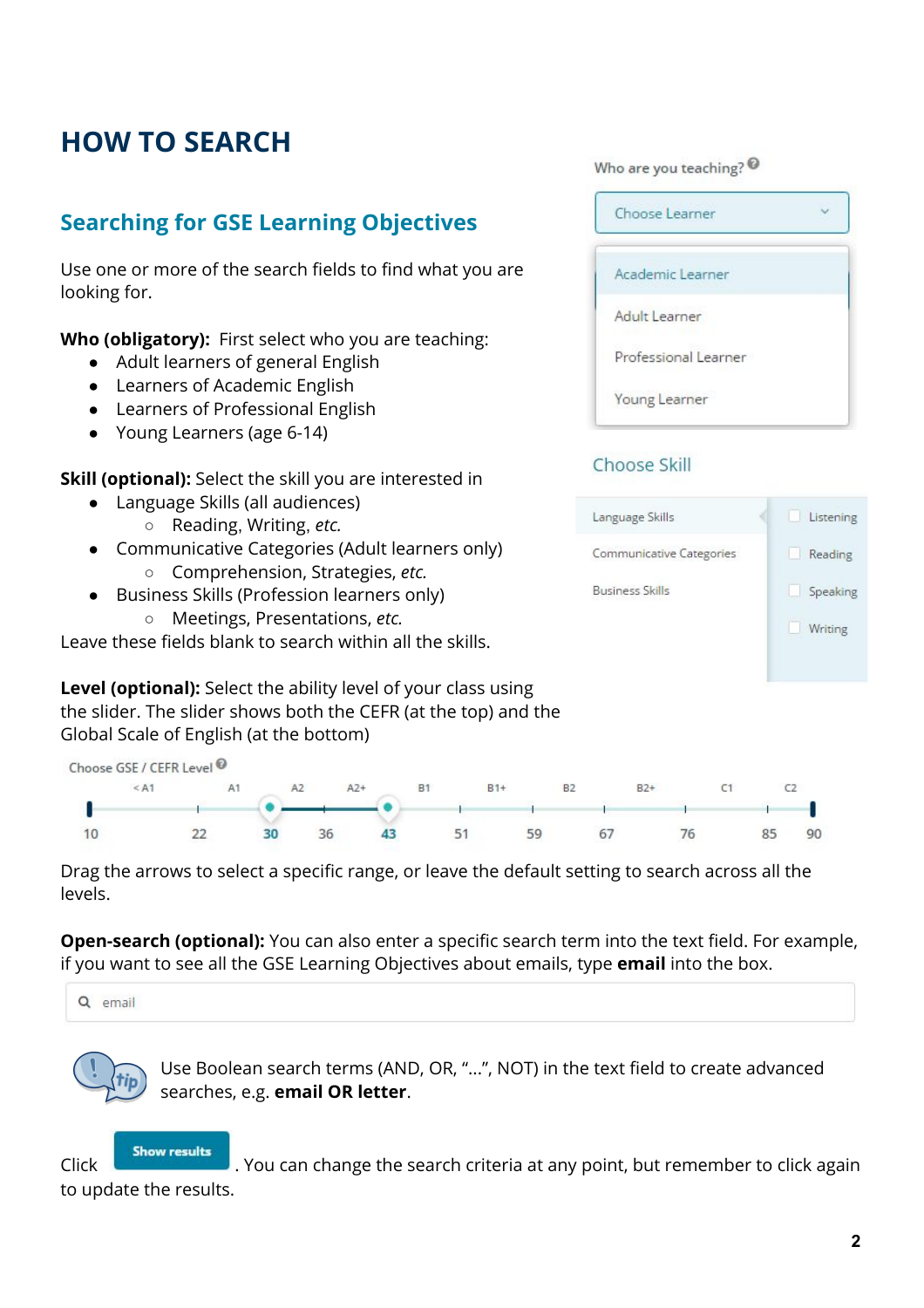### <span id="page-3-0"></span>**Searching for job roles linked to GSE Learning Objectives**

GSE Learning Objectives for Professional Learners have been matched to job descriptions from the  $O*NET<sup>1</sup>$  database to identify the language skills needed for specific professions and job roles. Who are you teaching?

Professional Learners

Choose Job Role

Q

- Select Learners of Professional English from the 'Choose Learner' drop-down
- Click on 'Choose Job Role'
- Browse the list of job families and jobs to find the one you are looking for
- You can also search for a job by typing in the search box

| Choose Job Role (Beta)                           |                          | $\alpha$<br>Search                                | o net |
|--------------------------------------------------|--------------------------|---------------------------------------------------|-------|
| Building and Grounds Cleaning and<br>Maintenance | Acupuncturists           |                                                   |       |
| Food Preparation and Serving Related             | <b>Acute Care Nurses</b> |                                                   |       |
| Healthcare Practitioners and Technical           |                          | Advanced Practice Psychiatric Nurses              |       |
| Healthcare Support                               | Chiropractors            |                                                   |       |
| Management                                       | Dental Hygienists        |                                                   |       |
| Office and Administrative Support                | Internists, General      |                                                   |       |
| Personal Care and Service                        | $\overline{\phantom{a}}$ | Licensed Practical and Licensed Vocational Nurses |       |

- You can search for a whole job family, e.g. 'Management' or you can narrow down your search to look at specific jobs, e.g. 'Chief Executive' and 'Finance manager''
- You can select two or more categories at the same level, (e.g. Management + Legal [job families] or Chief Executive + Finance manager [jobs])
- When you've chosen a job family or job role role click 'Choose'

**Show results** 

• Click Click to see all the GSE Learning Objectives relevant for that job family/job role. You can change the search criteria at any point, but remember to click again to update the results.

**<sup>1</sup>** O\*NET™ is a trademark of the U.S. Department of Labor, Employment and Training Administration. For more information visit [www.onetonline.org](https://www.onetonline.org/)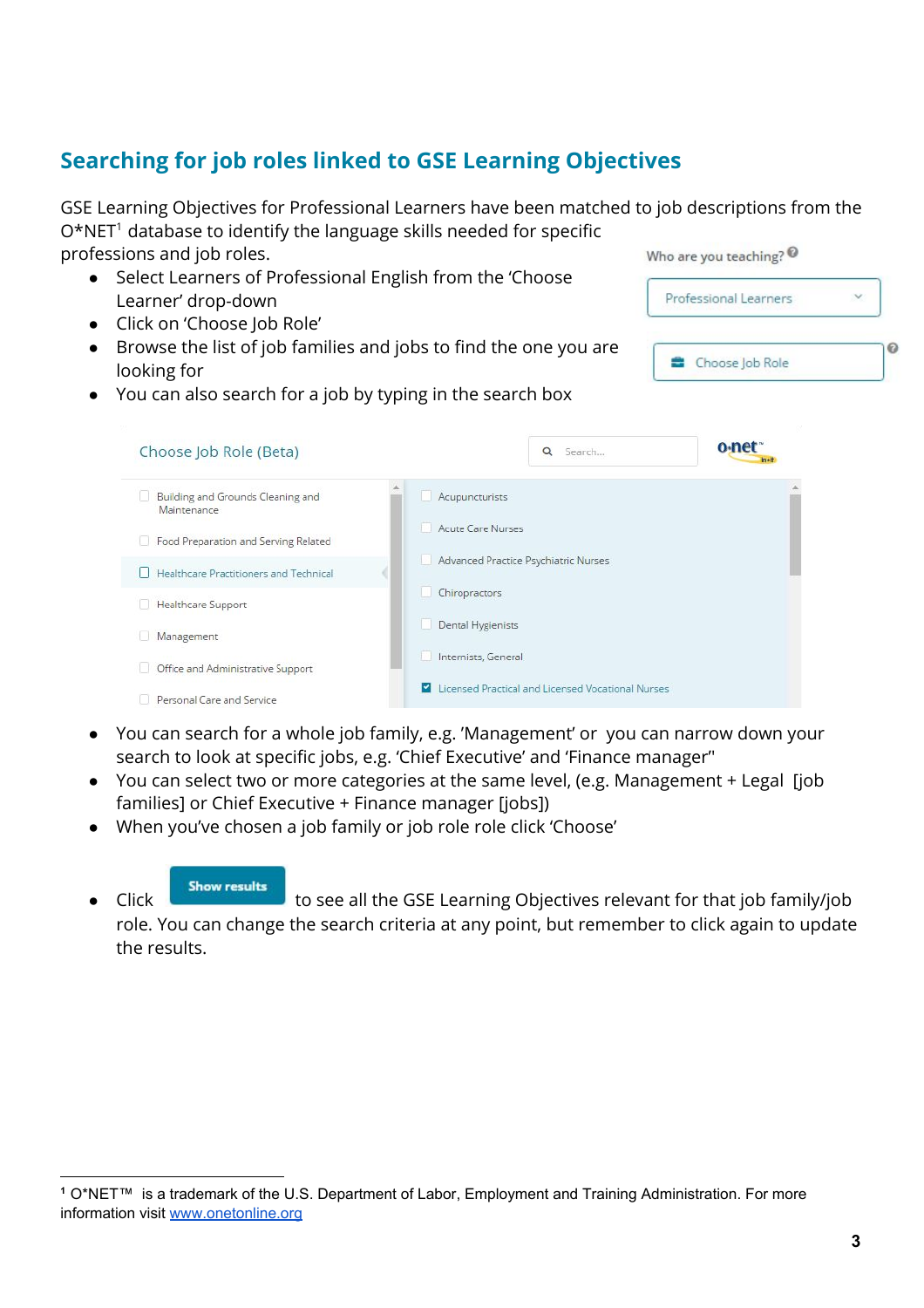### <span id="page-4-0"></span>**Searching for GSE Grammar**

Use one or more of the search fields to find what you are looking for.

**Who**: Only General Adult is available at the moment.

**Level (optional):** Select the ability level of your class using the slider. The slider shows both the CEFR (at the top) and the Global Scale of English (at the bottom)

|    | Choose GSE / CEFR Level <sup><sup>®</sup></sup> |                |    |       |           |       |                |       |  |                     |    |
|----|-------------------------------------------------|----------------|----|-------|-----------|-------|----------------|-------|--|---------------------|----|
|    | $<$ A1                                          | A <sub>1</sub> | A2 | $A2+$ | <b>B1</b> | $B1+$ | B <sub>2</sub> | $B2+$ |  |                     |    |
|    |                                                 |                |    |       |           |       |                |       |  |                     |    |
| 10 |                                                 |                | 36 |       | 51        |       | 59             | 6/    |  | R <sub>5</sub><br>ັ | 90 |

Choose Grammatical Category(s)

You can select a specific range, or leave the default setting to search across all the levels.

**Grammatical Category (optional)**: Select the specific grammatical category you are looking for.

There are two levels of category to choose from. For example, you can select all of the category *Adjectives* or you could drill down to the specific sub-category *Comparison.*

You can select more than one category at the same level (e.g. *Adjectives* and *Adverbs* [categories] or *Order* and *Position* [sub-categories]).

| Adjective         | Comparison |        |
|-------------------|------------|--------|
| Adverb<br>H       | Formation  |        |
| Clause<br>n       | Position   |        |
| Conjunction       |            |        |
| Determiner<br>e e |            |        |
| Modal verb<br>ш   |            |        |
| Noun<br>o         |            |        |
| Phrasal verb<br>۳ |            |        |
| Phrase            |            |        |
| Preposition<br>u  |            |        |
| Cancel            |            | Choose |

Or you can leave this field blank to search within all categories.

**Open-search (optional):** You can also enter a specific search term into the text field. For example if you want to see GSE Learning Objectives about the future perfect tense, type **future perfect** into the box.



Use Boolean search terms (AND, OR, "...", NOT) in the text field to create advanced searches, e.g. **irregular AND superlative**.

**Click Show results** . You can change the search criteria at any point, but remember to click again to update the results.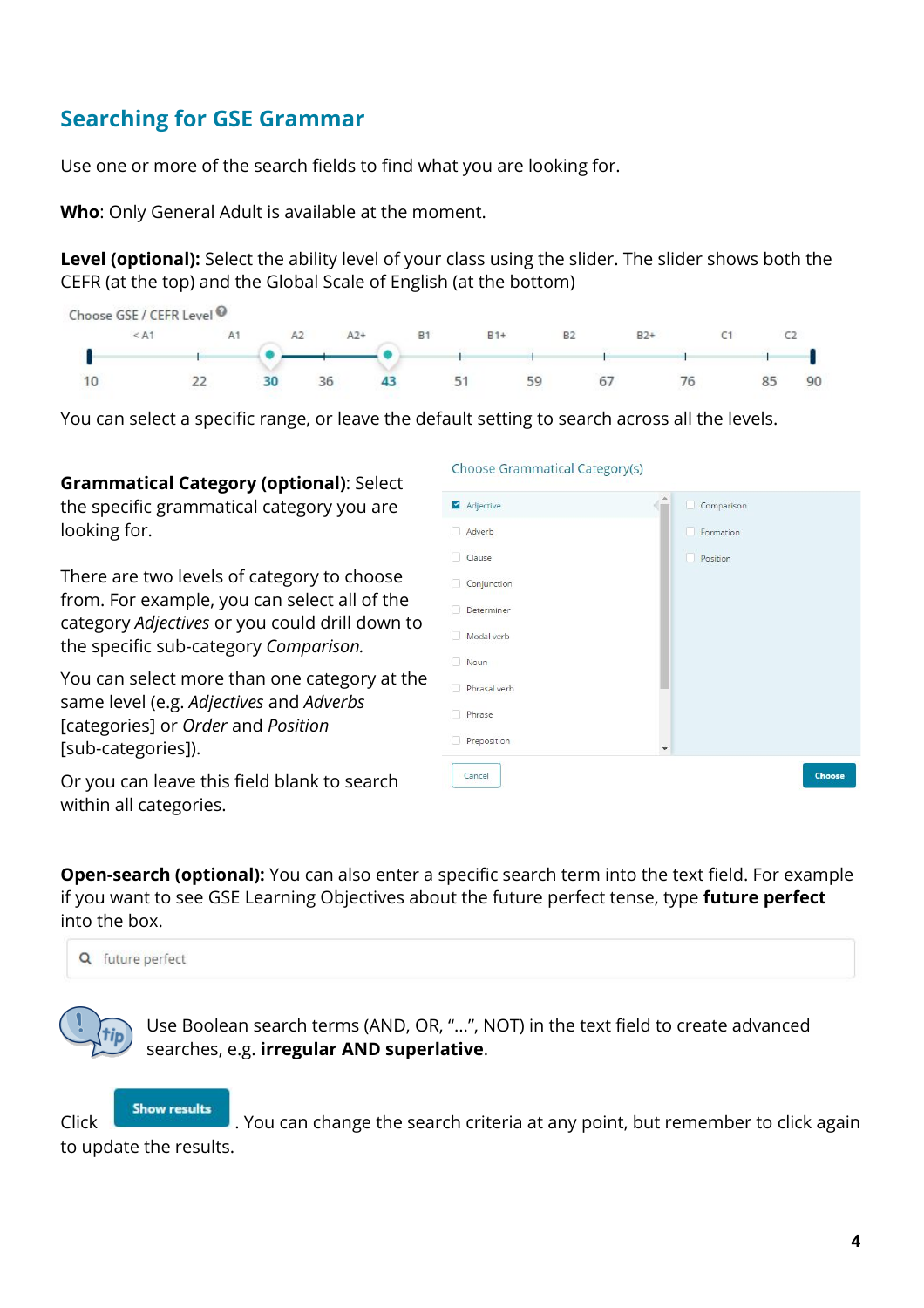### <span id="page-5-0"></span>**Searching for GSE Vocabulary**

Use one or more of the search fields to find what you are looking for.

**Who:** Only General Adult is available at the moment.

**Level (optional):** Select the ability level of your class using the slider. The slider shows both the CEFR (at the top) and the Global Scale of English (at the bottom)

|    | Choose GSE / CEFR Level <sup><sup>O</sup></sup> |    |             |    |           |       |                |       |    |    |
|----|-------------------------------------------------|----|-------------|----|-----------|-------|----------------|-------|----|----|
|    | < A1                                            | A1 | $A2+$<br>A2 |    | <b>B1</b> | $B1+$ | B <sub>2</sub> | $B2+$ |    |    |
|    |                                                 |    |             |    |           |       |                |       |    |    |
| 10 | 22                                              | 30 | 36          | 43 | 51        | 59    | 67             | 76    | 85 | 90 |

You can select a specific range, or leave the default setting to search across all the levels.

**Topic (optional):** Select the topic you are looking for. There are 2 or 3 levels of topic and sub-topic. For example, you could select all of the topic *Business, industry and the economy* or you can drill down to select a specific sub-topic, such as *Banking* and then *Borrowing & lending*.

| Choose Topic                                |                                                                                    |                                                | Q<br>Search |           |  |  |  |
|---------------------------------------------|------------------------------------------------------------------------------------|------------------------------------------------|-------------|-----------|--|--|--|
| Body and health                             |                                                                                    | Advertising and branding                       |             |           |  |  |  |
| Business, industry, and the economy<br>U    |                                                                                    | Banking ^<br>и                                 |             |           |  |  |  |
| Clothes, fashion, and beauty                |                                                                                    | Banking people and places                      |             |           |  |  |  |
| Countries, cities, towns, and public places |                                                                                    | Borrowing and lending<br>◘                     |             |           |  |  |  |
| Cultures, customs, religion, and traditions |                                                                                    | Investment                                     |             |           |  |  |  |
| If you can't find<br>what you're            | <b>Choose Topic</b>                                                                |                                                |             | Q clothes |  |  |  |
| looking for, type                           | Exit Search Mode                                                                   | Matches found: 9                               |             |           |  |  |  |
| a topic into the search box.                | Clothes, fashion, and beauty                                                       |                                                |             |           |  |  |  |
|                                             | Clothes, fashion, and beauty > Describing clothes                                  |                                                |             |           |  |  |  |
|                                             | Clothes, fashion, and beauty > Describing clothes > Design and features of clothes |                                                |             |           |  |  |  |
|                                             |                                                                                    | Clothes, fashion, and beauty > Care of clothes |             |           |  |  |  |



You can select two or more categories at the same level, (e.g. *Business, industry & the economy* + *Clothes, fashion, and beauty* [topics] or *Describing clothes* + *Care of clothes* [subtopics]).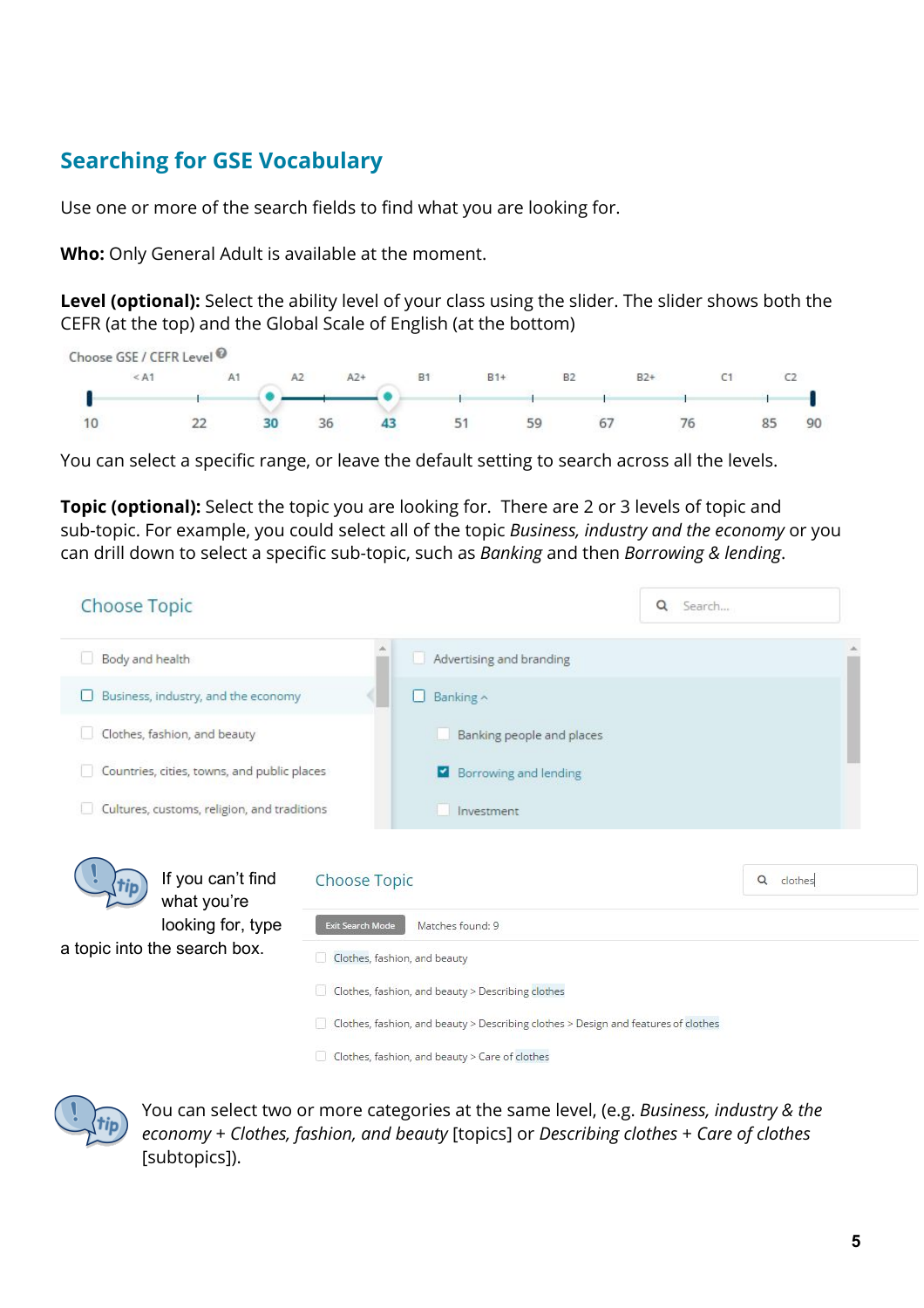

Look at Topics starting with "Ways of ...." to find functional phrases.

| Shopping, money, and personal finance                           | Adding something                     |
|-----------------------------------------------------------------|--------------------------------------|
| Space and location                                              | Answering a call                     |
| Sports, hobbies, and interests                                  | Asking for clarification, repetition |
| Time and speed                                                  | Asking for confirmation              |
| Ways of expressing feelings, wishes, attitudes,<br>and opinions | Changing the subject                 |
| Ways of expressing obligation, necessity and                    | Checking understanding               |
| probability                                                     | Comparing and contrasting            |
| V Ways of interacting with other people                         | Conceding                            |
| Ways of organizing discourse                                    | Correcting yourself                  |
| Workplace and jobs                                              | Emphasizing                          |
| Cancel                                                          | <b>Choose</b>                        |

**Grammatical Category (optional):** Select a specific part of speech you want to find, e.g. Nouns.

You can select more than one, or you can leave this field blank to search within all parts of speech.

| adjective          |
|--------------------|
| adverb             |
| $\Box$ conjunction |
| determiner         |
| interjection       |

**Choose Grammatical Category(s)** 

**Open-search (optional):** You can also enter a specific word or

phrase into the text field. For example, if you want to find the CEFR/GSE level for the different meanings of the word 'ball' then type **ball** in the text field.



Use Boolean search terms (AND, OR, "...", NOT) in the text field to create advanced searches, e.g. **"ball"** to get an exact match (rather than all words starting with the letters 'ball' such as 'ballroom' or 'ballerina')

**Show results** Click . You can change the search criteria at any point, but remember to click again to update the results.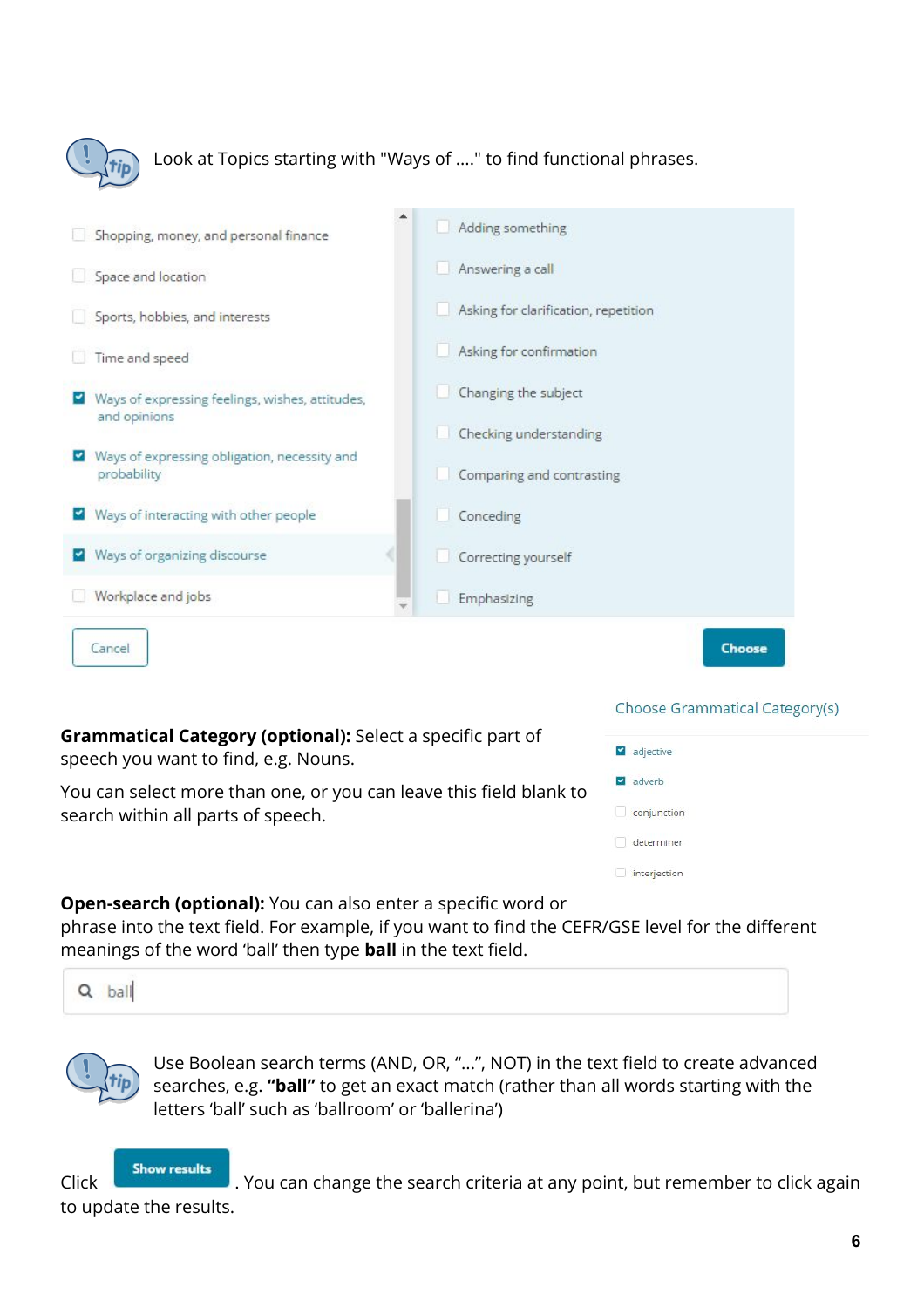# <span id="page-7-0"></span>UNDERSTANDING & DOWNLOADING THE RESULTS

After you click search, you'll see how many results were found.





At the bottom, you'll see page numbering to move between pages of results.

Your search results are shown in a table format.

| Search results 103                                                                                       |          |         |             | Download results as PDF |
|----------------------------------------------------------------------------------------------------------|----------|---------|-------------|-------------------------|
| <b>LEARNING OBJECTIVES</b>                                                                               | SKILL    | $GSE -$ | CEFR        |                         |
| Can end a simple phone call to family or friends using basic informal fixed<br>expressions. ©            | Speaking | 30      | A2 (30-35)  | $\checkmark$            |
| Can describe a person's hobbies and activities using simple language. @                                  | Speaking | 30      | A2 (30-35)  | $\checkmark$            |
| Can make requests related to immediate needs using basic fixed expressions. @                            | Speaking | 30      | A2 (30-35)  | $\checkmark$            |
| Can give a short description of their home, family and job, given some help with<br>vocabulary. @        | Speaking | 30      | $A2(30-35)$ | $\sim$                  |
| Can ask for repetition and clarification when they don't understand, using basic fixed<br>expressions. © | Speaking | 30      | A2 (30-35)  | $\checkmark$            |
| Can initiate and respond to simple statements on very familiar topics. @                                 | Speaking | 30      | A2 (30-35)  |                         |

**Order:** Your results are ordered by GSE value from the highest to the lowest. Click on the column heading to re-order from highest to lowest. You can also click on the column heading for Learning Objectives to order them alphabetically.

Additional information: Click on the down arrow to reveal additional information, including:

- Learning Objectives linked Grammar objectives
- Grammar structure, examples, linked learning objectives
- Vocabulary definition, example sentence, full topic information, collocations.

**Download your results:** Click on the 'Download results' button. When the file is ready, click on download. The pdf file contains your search results in the same order they appeared onscreen. You'll also see a QR code - use this with a QR scanner app and it will bring up the full list of search results on your mobile device.





Note that if your search is large, only the first 50 results will be exported*.*